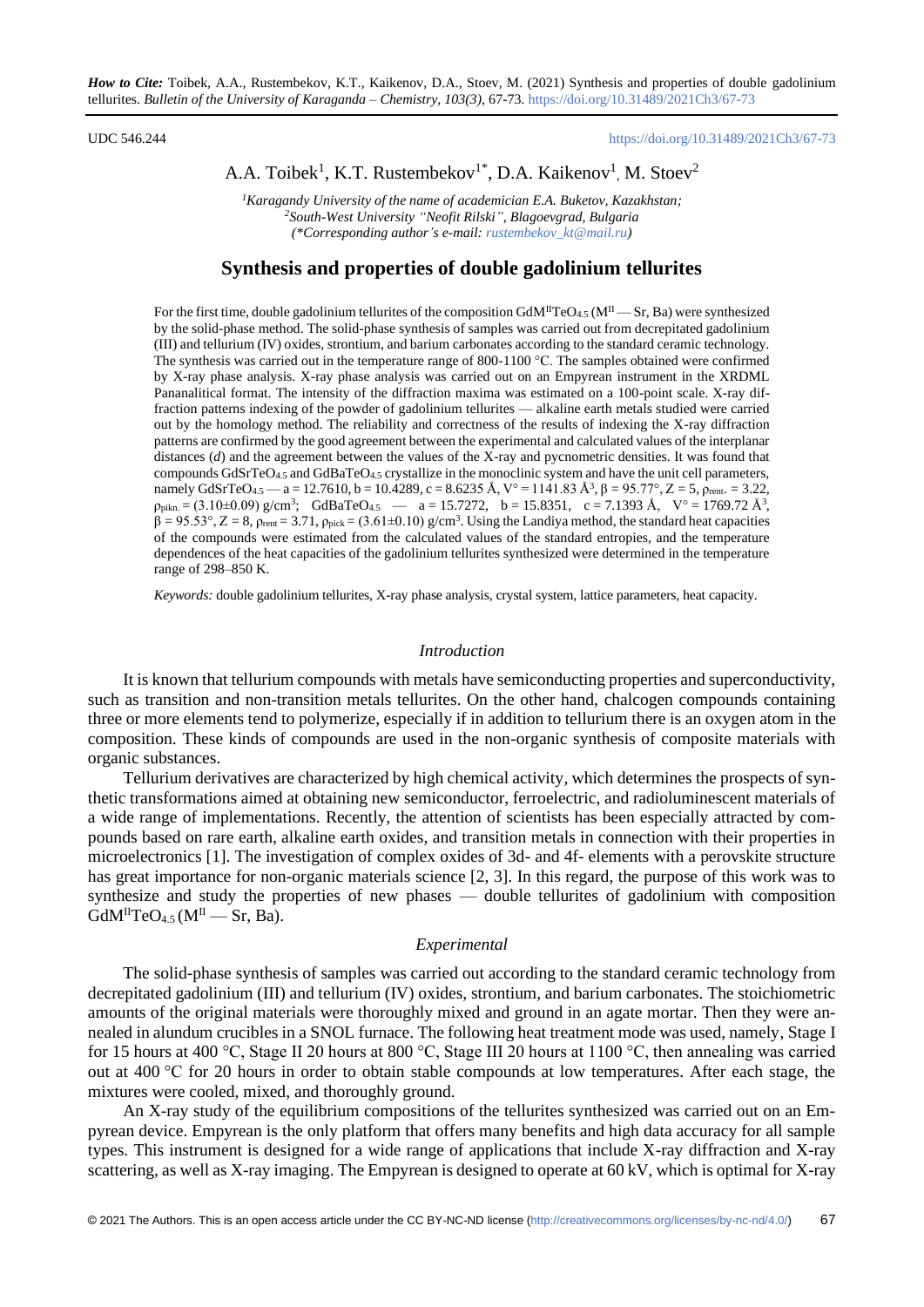tubes with an anode of Mo and Ag. The intensity of the diffraction maxima was evaluated on a 100-point scale. The X-ray diffraction patterns of the obtained compounds were indexed by the homology method [4].

The pycnometric density of tellurites was determined by the method [5]. Toluene served as an indifferent liquid. The density of each tellurite was measured 3–5 times and the data was averaged.

Using the Landiya method [6], the standard heat capacities of the compounds were estimated from the calculated values of the standard entropies, and the temperature dependences of the heat capacities of the gadolinium tellurites synthesized were determined in the temperature range of 298–850 K.

## *Results and Discussion*

X-ray phase analysis consists in identifying crystalline phases based on their inherent interplanar distances  $d_{thkl}$ ) and the corresponding line intensities  $I_{thkl}$  of the X-ray spectrum. The individuality and distribution of atoms determine the intensity of the diffracted rays. A powder diffraction pattern is an individual characteristic of a crystalline substance [7].

Figure 1 shows X-ray diffraction patterns of double gadolinium tellurites synthesized.



Figure 1. X-ray diffraction of the double-tellurite synthesized

The results of indexing the X-ray diffraction patterns of gadolinium tellurites synthesized are presented in Table 1.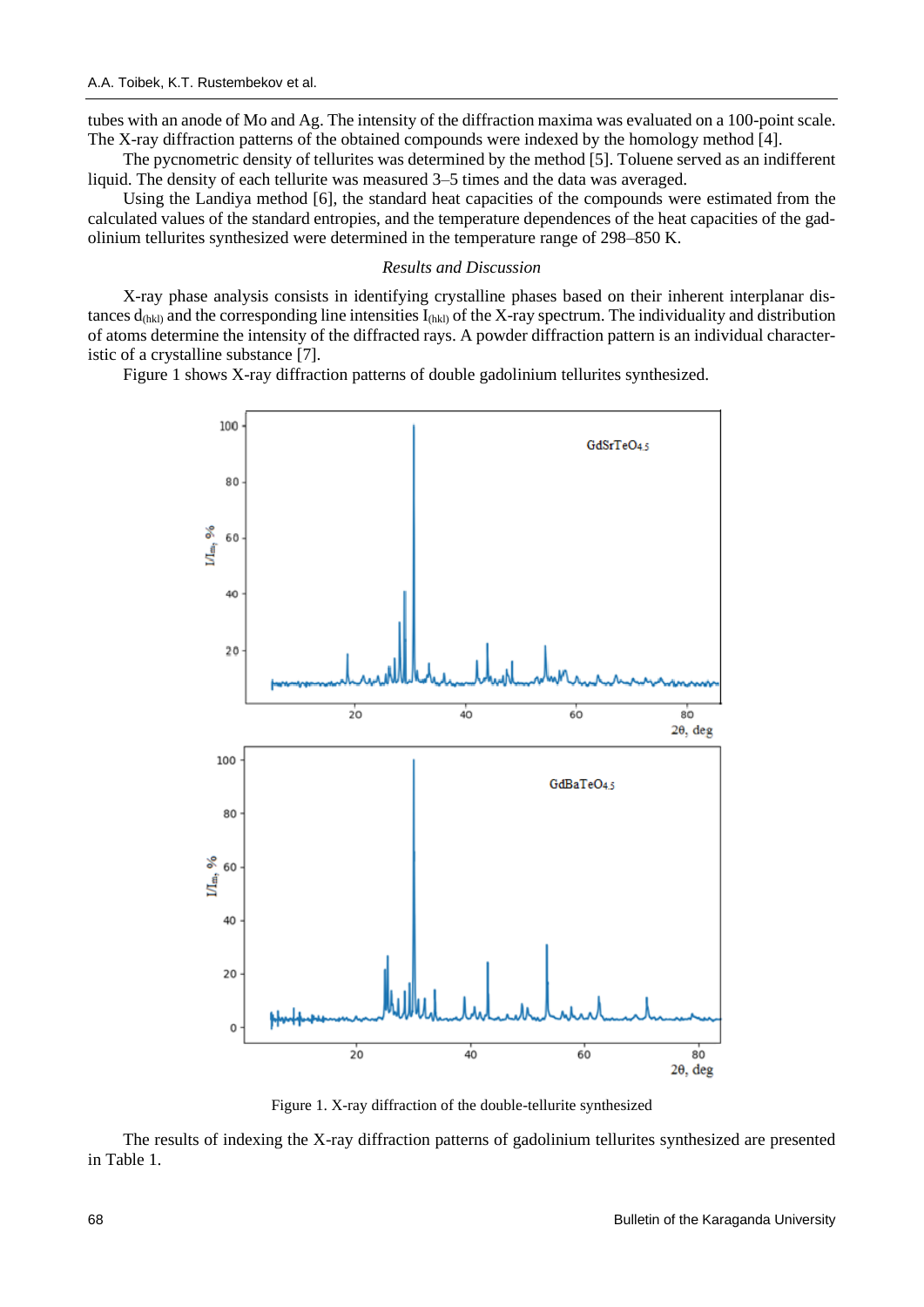## $T$  a b  $l$  e  $l$

| Radiographs indexing of tellurite $GdM^{II}TeO_{4,5}(M^{II}-Sr, Ba)$ synthesized |
|----------------------------------------------------------------------------------|
|----------------------------------------------------------------------------------|

| $\mathbf h$      | $\mathbf k$            | -1               | $d_{obs., A}$ | $d_{calc., A}$ | 2 thobs, deg           | 2 th <sub>calc</sub> , deg | $I/I_{\text{max}}(\%)$ |  |
|------------------|------------------------|------------------|---------------|----------------|------------------------|----------------------------|------------------------|--|
|                  | GdSrTeO <sub>4.5</sub> |                  |               |                |                        |                            |                        |  |
| 2                | 1                      | $-1$             | 4.76531       | 4.76827        | 18.605                 | 18.593                     | 11.56                  |  |
| 1                | $\sqrt{2}$             | $\mathbf{1}$     | 4.13362       | 4.13439        | 21.480                 | 21.476                     | 3.44                   |  |
| $\mathfrak{Z}$   | 1                      | $\boldsymbol{0}$ | 3.92007       | 3.91936        | 22.665                 | 22.669                     | 1.86                   |  |
| 3                | 1                      | $-1$             | 3.69242       | 3.69683        | 24.083                 | 24.053                     | 2.64                   |  |
| $\boldsymbol{0}$ | 3                      | $\boldsymbol{0}$ | 3.47500       | 3.47408        | 25.614                 | 25.621                     | 4.03                   |  |
| $\boldsymbol{2}$ | $\boldsymbol{0}$       | $\overline{2}$   | 3.39862       | 3.39690        | 26.200                 | 26.213                     | 6.06                   |  |
| $\mathfrak{Z}$   | $\overline{2}$         | $\mathbf{0}$     | 3.28648       | 3.28438        | 27.111                 | 27.128                     | 9.63                   |  |
| $\mathfrak{Z}$   | $\boldsymbol{0}$       | $-2$             | 3.17599       | 3.17418        | 28.073                 | 28.089                     | 18.58                  |  |
| $\overline{4}$   | $\theta$               | $\boldsymbol{0}$ | 3.17599       | 3.17278        | 28.073                 | 28.102                     | 18.58                  |  |
| $\overline{4}$   | $\boldsymbol{0}$       | $-1$             | 3.07721       | 3.07777        | 28.993                 | 28.988                     | 35.75                  |  |
| $\sqrt{2}$       | 3                      | $-1$             | 2.91623       | 2.91613        | 30.632                 | 30.633                     | 100.00                 |  |
| $\boldsymbol{0}$ | $\theta$               | $\mathfrak{Z}$   | 2.85710       | 2.85733        | 31.282                 | 31.279                     | 4.29                   |  |
| $\boldsymbol{2}$ | $\boldsymbol{0}$       | $-3$             | 2.70951       | 2.70922        | 33.033                 | 33.037                     | 1.64                   |  |
| $\mathfrak{Z}$   | $\overline{2}$         | $-2$             | 2.70951       | 2.71110        | 33.033                 | 33.013                     | 1.64                   |  |
| $\overline{4}$   | $\overline{2}$         | $\boldsymbol{0}$ | 2.70951       | 2.71023        | 33.033                 | 33.024                     | 1.64                   |  |
| $\mathfrak{Z}$   | 3                      | $\boldsymbol{0}$ | 2.68234       | 2.68506        | 33.378                 | 33.343                     | 5.52                   |  |
| $\overline{4}$   | $\theta$               | $-2$             | 2.68234       | 2.68220        | 33.378                 | 33.380                     | 5.52                   |  |
| $\overline{0}$   | $\overline{4}$         | $\boldsymbol{0}$ | 2.60492       | 2.60591        | 34.400                 | 34.387                     | 2.28                   |  |
| 1                | 3                      | $\sqrt{2}$       | 2.60492       | 2.60676        | 34.400                 | 34.375                     | 2.28                   |  |
| 3                | $\boldsymbol{0}$       | $-3$             | 2.48651       | 2.48655        | 36.093                 | 36.093                     | 4.16                   |  |
| 1                | 3                      | $\mathfrak{Z}$   | 2.14720       | 2.14661        | 42.046                 | 42.059                     | 8.35                   |  |
| 6                | 1                      | $-1$             | 2.06222       | 2.06207        | 43.867                 | 43.870                     | 14.88                  |  |
| $\boldsymbol{2}$ | 3                      | $\mathfrak{Z}$   | 2.03531       | 2.03632        | 44.478                 | 44.454                     | 2.24                   |  |
| 5                | 3                      | $-1$             | 2.03111       | 2.03126        | 44.575                 | 44.571                     | 1.72                   |  |
| 5                | $\theta$               | $-3$             | 2.00034       | 2.00021        | 45.298                 | 45.301                     | 1.78                   |  |
|                  |                        |                  |               |                | GdBaTeO <sub>4.5</sub> |                            |                        |  |
| $\theta$         | $\mathbf{0}$           | $\overline{c}$   | 3.55333       | 3.55306        | 25.040                 | 25.042                     | 16.47                  |  |
| 4                | $\mathbf{1}$           | $-1$             | 3.49081       | 3.48785        | 25.496                 | 25.518                     | 21.87                  |  |
| 1                | $\overline{4}$         | $-1$             | 3.40853       | 3.41004        | 26.122                 | 26.111                     | 9.03                   |  |
| $\overline{4}$   | $\overline{2}$         | $-1$             | 3.25760       | 3.25868        | 27.356                 | 27.346                     | 7.19                   |  |
| 5                | $\boldsymbol{0}$       | $\boldsymbol{0}$ | 3.13071       | 3.13077        | 28.487                 | 28.487                     | 9.72                   |  |
| $\overline{4}$   | $\overline{2}$         | $\mathbf{1}$     | 3.04373       | 3.04372        | 29.319                 | 29.319                     | 12.82                  |  |
| 5                | $\boldsymbol{0}$       | $-1$             | 2.97033       | 2.97194        | 30.061                 | 30.044                     | 100.00                 |  |
| $\boldsymbol{0}$ | 5                      | 1                | 2.89253       | 2.89227        | 30.889                 | 30.892                     | 6.74                   |  |
| $\overline{4}$   | $\overline{3}$         | $\mathbf{1}$     | 2.79599       | 2.79629        | 31.984                 | 31.980                     | 7.69                   |  |
| 3                | 5                      | $\overline{0}$   | 2.70704       | 2.70698        | 33.064                 | 33.065                     | 7.69                   |  |
| $\mathfrak{Z}$   | $\overline{2}$         | $\overline{2}$   | 2.65330       | 2.65161        | 33.754                 | 33.776                     | 10.43                  |  |
| $\overline{4}$   | $\overline{4}$         | $-1$             | 2.55330       | 2.65330        | 33.754                 | 33.754                     | 10.43                  |  |
| 1                | $\boldsymbol{0}$       | $\mathfrak{Z}$   | 2.30952       | 2.30958        | 38.967                 | 38.966                     | 8.29                   |  |
| 7                | 1                      | $\boldsymbol{0}$ | 2.21459       | 2.21429        | 40.709                 | 40.715                     | 3.84                   |  |
| 1                | $\mathfrak{Z}$         | $-3$             | 2.16622       | 2.16651        | 41.660                 | 41.654                     | 21.48                  |  |
| $\mathfrak s$    | 5                      | $-1$             | 2.16622       | 2.16697        | 41.660                 | 41.645                     | 21.48                  |  |
| 6                | $\overline{3}$         | 1                | 2.16622       | 2.16702        | 41.660                 | 41.644                     | 21.48                  |  |
| $\overline{4}$   | 1                      | $-3$             | 2.09957       | 2.09956        | 43.047                 | 43.047                     | 3.78                   |  |
| $\boldsymbol{2}$ | 7                      | $-1$             | 2.09470       | 2.09348        | 43.152                 | 43.179                     | 3.78                   |  |
| 5                | $\overline{4}$         | $-2$             | 2.09470       | 2.09495        | 43.152                 | 43.147                     | 3.78                   |  |
| $\mathfrak{S}$   | $\mathfrak{Z}$         | $-3$             | 1.85549       | 1.85589        | 49.057                 | 49.046                     | 5.75                   |  |
| 6                | 6                      | $\boldsymbol{0}$ | 1.85549       | 1.85524        | 49.057                 | 49.064                     | 5.75                   |  |
| $\mathfrak{Z}$   | $\overline{7}$         | $-2$             | 1.82256       | 1.82241        | 50.004                 | 50.008                     | 3.70                   |  |

*Notes*. hkl — Miller indices; d<sub>obs</sub>. — experimental interplanar distances; d<sub>cal</sub>. — calculated interplanar distances; 2th<sub>obs.</sub> - experimental double angle of Bragg reflection;  $2th_{calc}$   $=$  calculated double angle of Bragg reflection;  $1/I_{max}$   $=$  is the relative intensity of the X-ray patterns.

———————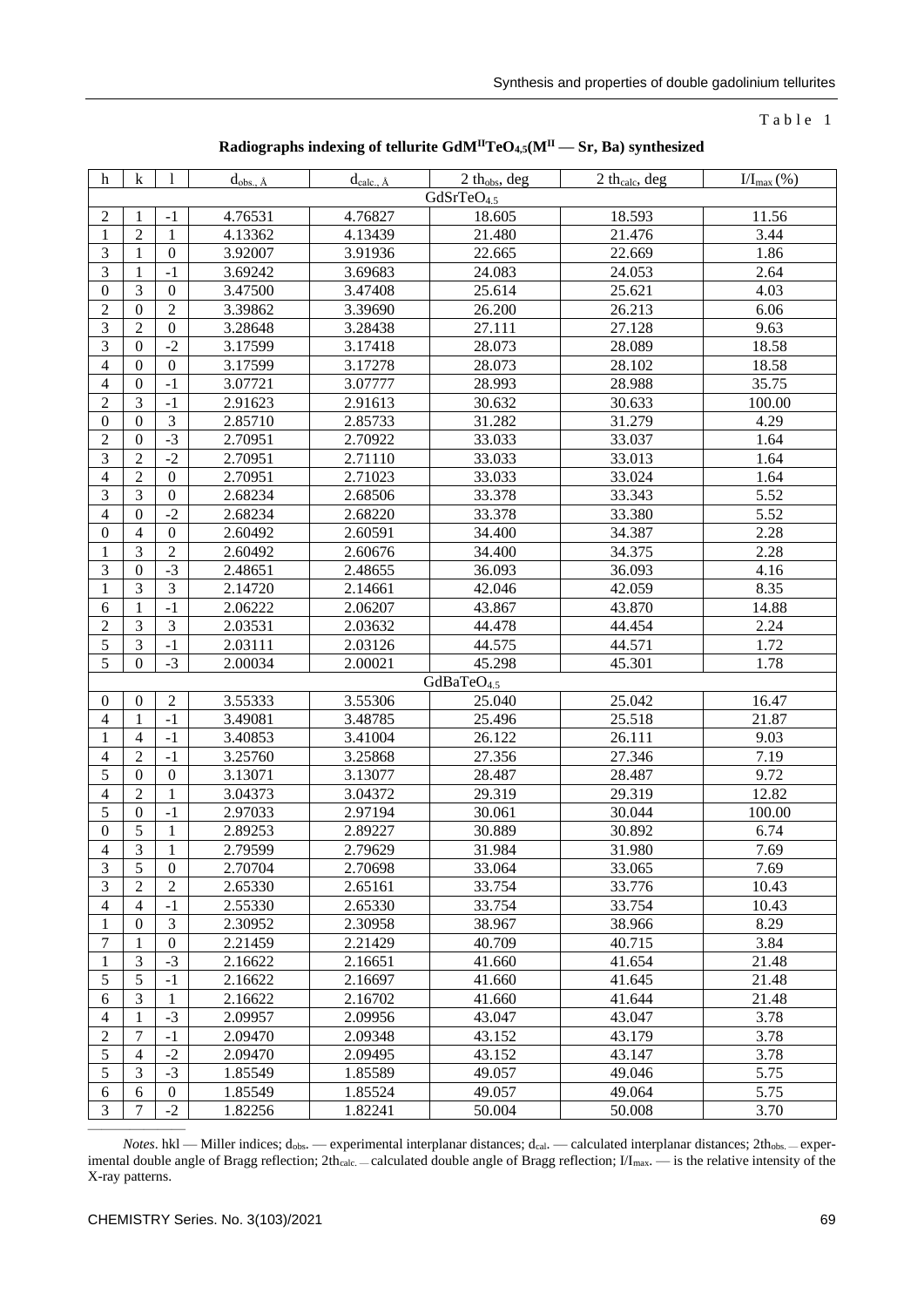As can be seen from the data in Table 1, the experimental and calculated values of (d) and the X-ray and pycnometric densities values (Table 2) are in satisfactory agreement with each other, which shows the reliability and correctness of indexing results.

Based on indexing radiographs of tellurites investigated, it was found that the compounds GdSrTeO<sub>4.5</sub> and GdBaTeO4.5 crystallize in the monoclinic system and have the unit cell parameters presented in Table 2.

 $Table 2$ 

|                       | Syngony type |                           |         |        | $\mathbf{A}^3$<br>$\mathrm{V}^0$ | $\beta$ , deg. | ∠ | Density, $g/cm^3$ |                 |
|-----------------------|--------------|---------------------------|---------|--------|----------------------------------|----------------|---|-------------------|-----------------|
| Compound              |              | The lattice parameters, A |         |        |                                  |                |   |                   |                 |
|                       |              |                           |         |        |                                  |                |   | Radiog.           | Pycnom.         |
| GdSrTeO <sub>45</sub> | monoclinic   | 12.7610                   | 10.4289 | 8.6235 | 141.83                           | 95.77          |   | 3.22              | $3.10\pm0.09$   |
| GdBaTe $O45$          | monoclinic   | 15.7272                   | 5.8351  | .1393  | 1769.72                          | 95.53          |   | 3.71              | $3.61 \pm 0.10$ |

#### **Type of syngonies and tellurites unit cell parameters**

According to ASTM card files reference databases [8], tellurites synthesized X-ray diffraction patterns have been compared with X-ray indices  $[I/I_0, d]$  of original materials and with possible tellurites of this system. It was revealed that the diffractograms of new tellurites had no analogues. This data additionally confirms that synthesized tellurites are new compounds.

X-ray diffraction data shows that synthesized tellurites crystallize in the structural types of distorted perovskite  $P_m 3_m$ . It allows supposing that these compounds can have unique electrophysical properties [9–12].

To calculate the temperature dependence of the heat capacities of the gadolinium tellurites synthesized, we chose the Landiya method [6], which is the most reliable of those available in the literature. The standard entropies were calculated using the Kumok ion increment method [13]. Using the Landiya method, the standard heat capacities of tellurites were estimated from the calculated values of the standard entropies, and the temperature dependences of the heat capacity were calculated using the Mayer-Kelly equation. The calculation results are shown in Table 3.

T a b l e 3

| T, K   | $C_p^0$ , J/(mol·K)    |                  |      | $C_p^0$ , J/(mol·K)   |              |  |
|--------|------------------------|------------------|------|-----------------------|--------------|--|
|        | GdSrTeO <sub>4.5</sub> | GdBaTe $O_{4.5}$ | T, K | GdSrTeO <sub>45</sub> | GdBaTe $O45$ |  |
| 298.15 | 152.84                 | 154.42           | 575  | 181.69                | 177.19       |  |
| 300    | 153.20                 | 154.37           | 600  | 183.47                | 180.38       |  |
| 325    | 157.31                 | 154.36           | 625  | 185.19                | 183.65       |  |
| 350    | 160.86                 | 155.12           | 650  | 186.87                | 186.97       |  |
| 375    | 163.98                 | 156.46           | 675  | 188.52                | 190.34       |  |
| 400    | 166.78                 | 158.25           | 700  | 190.14                | 193.75       |  |
| 425    | 169.33                 | 160.37           | 725  | 191.73                | 197.20       |  |
| 450    | 171.69                 | 162.76           | 750  | 193.30                | 200.68       |  |
| 475    | 173.90                 | 165.36           | 775  | 194.85                | 204.18       |  |
| 500    | 175.98                 | 168.13           | 780  | 195.15                | 204.89       |  |
| 525    | 177.96                 | 171.04           | 800  | 196.38                |              |  |
| 550    | 179.86                 | 174.07           | 831  | 198.26                |              |  |

**Calculated heats capacity of double gadolinium tellurites in the range of 298-831 K**

Figure 2 below depicts graphically the temperature dependences of the heat capacity of the tellurites investigated.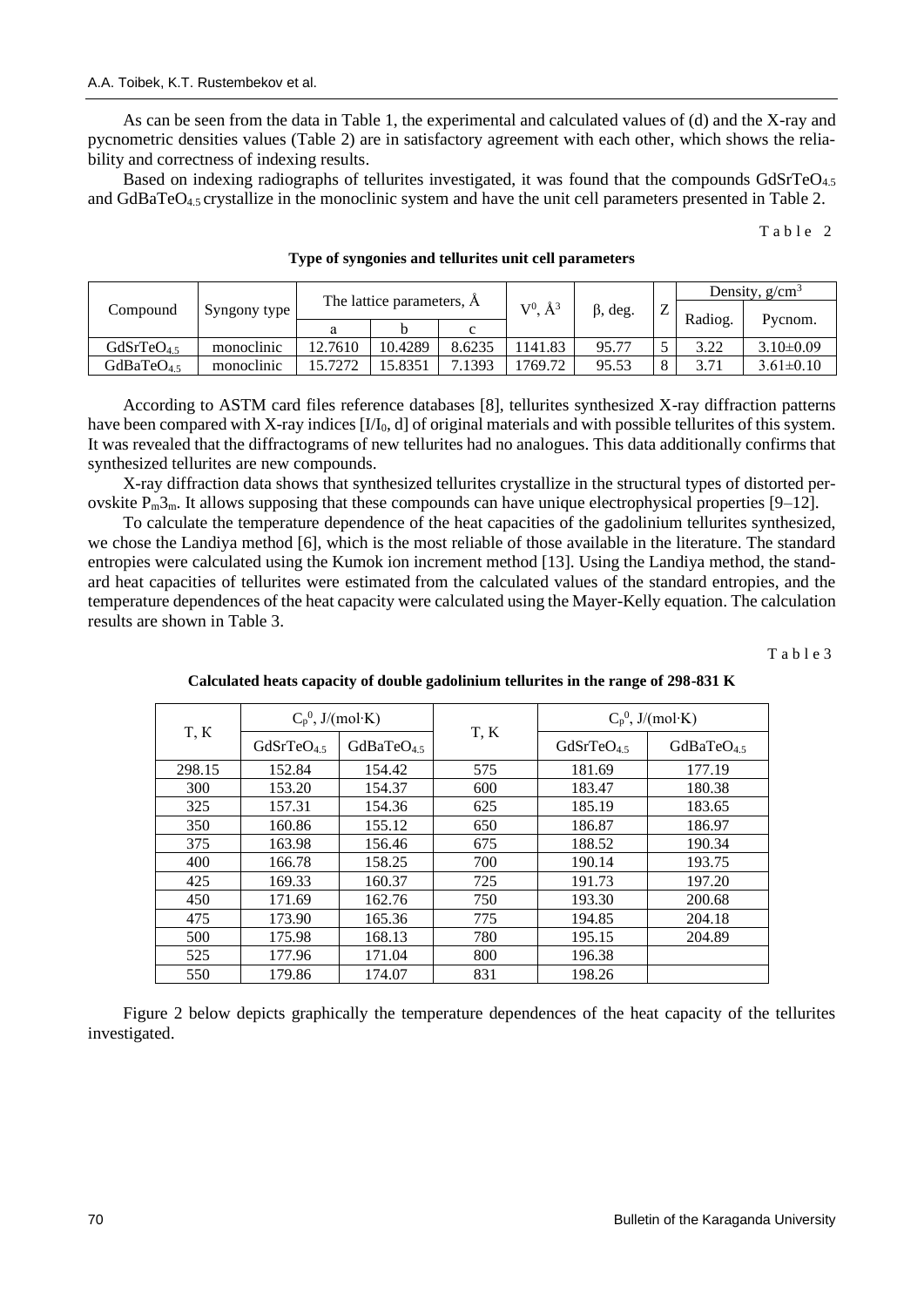

Figure 2. The temperature dependence of tellurites heat capacity

Thus, based on the calculated values of  $S^{\circ}(298.15)$  by the Landiya method, for the first time, the estimated values of the standard heat capacity of double gadolinium tellurites are given and their equations for the temperature dependence of the heat capacities are derived. The obtained values of the standard heat capacities of tellurites are equal for GdSrTeO4.5 (152.84±9.23) and GdBaTeO4.5 (154.42±10.22) J/(mol∙K). Equations of the temperature dependence of the heat capacity are as follows:

 $\text{Cp}^0 = 37.16 + 13 \cdot 10^{-3} \text{T} - 4.0 \cdot 10^5 \cdot \text{T}^{-2}$  (298–831 K), for GdBaTeO<sub>4.5</sub>  $\text{CP}^0 = 19.98 + 36 \cdot 10^{-3} \text{T} + 5.5 \cdot 10^5 \cdot \text{T}^{-2}$  (298–780 K).

## *Conclusions*

New double gadolinium-strontium  $GdSrTeO<sub>4.5</sub>$  and gadolinium-barium  $GdBaTeO<sub>4.5</sub>$  tellurites were synthesized by the method of ceramic technology. The formation of equilibrium compositions in the compounds synthesized was controlled by X-ray phase analysis. The XRF method was used to determine the system types, unit cell parameters, X-ray, and pycnometric densities. Tellurites crystallize in the structural types of distorted perovskite  $P_m 3_m$ . It allows supposing that these compounds can have unique electrophysical properties.

Using the Landiya method, the compounds standard heat capacities were estimated from the standard entropies calculated values, and the heat capacities temperature dependence of the tellurites synthesized in the temperature range of 298–850 K was presented. The data obtained is of certain interest for chemistry and nonorganic materials science of rare earth elements and chalcogenes complex oxide compounds.

#### References

1 Ерин Ю. Найдено вещество с гигантским значением диэлектрической проницаемости / Ю. Ерин // Химия и химики. — 2009. — № 1. — С. 16–22[. http://chemistryandchemists.narod.ru.](http://chemistryandchemists.narod.ru/)

2 Третьяков Ю.Д. Новые поколения неорганических функциональных материалов / Ю.Д. Третьяков, О.А. Брылев // Журн. Рос. хим. об-ва им. Д.И. Менделеева. — 2000. — Т. 45, № 4. — С. 10.

3 Рустембеков К.Т. Оксоселениты, селенаты и теллуриты ряда s-, d- и f-элементов: моногр. / К.Т. Рустембеков. — Караганда: Гласир, 2018. — 252 с.

4 Ковба Л.М. Рентгенофазовый анализ / Л.М. Ковба, В.К. Трунов. — М.: Изд-во МГУ, 1976. — 256 с.

5 Кивилис С.С. Техника измерений плотности жидкостей и твердых тел / С.С. Кивилис. — М.: Стандартгиз, 1959. — 191 с.

6 Ландия Н.А. Расчет высокотемпературных теплоемкостей твердых неорганических веществ по стандартной энтропии / Н.А. Ландия. — Тбилиси: Изд-во АН ГрузССР, 1962. — 221 с.

7 Кузнецова Г.А. Качественный рентгенофазовый анализ: метод. указ. / Г.А. Кузнецова. — Иркутск, 2005. — С. 28.

8 [Электронный ресурс]. Режим доступа[: http://docs.cntd.ru/search/internationalstandards/astm/offset/1000](http://docs.cntd.ru/search/internationalstandards/astm/offset/1000)

9 Шрайвер Д. Неорганическая химия / Д. Шрайвер, П. Эткинс. — М.: Мир, 2004. — Т. 1. — С. 83.

10 Rustembekov K.T. Tellurites of some s-f-elements: synthesis, X-Ray diffraction, and electrophysical properties / K.T. Rustembekov, A.T. Dyusekeeva // Russian Journal of General Chemistry. — 2012. — Vol.82, No. 8. — Р. 1357–1360. [https://doi.org/10.1134/S1070363212080051.](https://doi.org/10.1134/S1070363212080051)

11 Rustembekov K.T. Lanthanum – magnesium – nicel tellurite: thermodynamic and electrophysical characteristic / K.T. Rustembekov, M.S. Kasymova, Ye.V. Minayeva, A. Zh. Bekturganova // Bulletin of the Karaganda University. Сhemistry series.  $-2019. -$  No. 2(94).  $- P. 69-75.$  https://doi.org/10.31489/2019Ch2/69-75.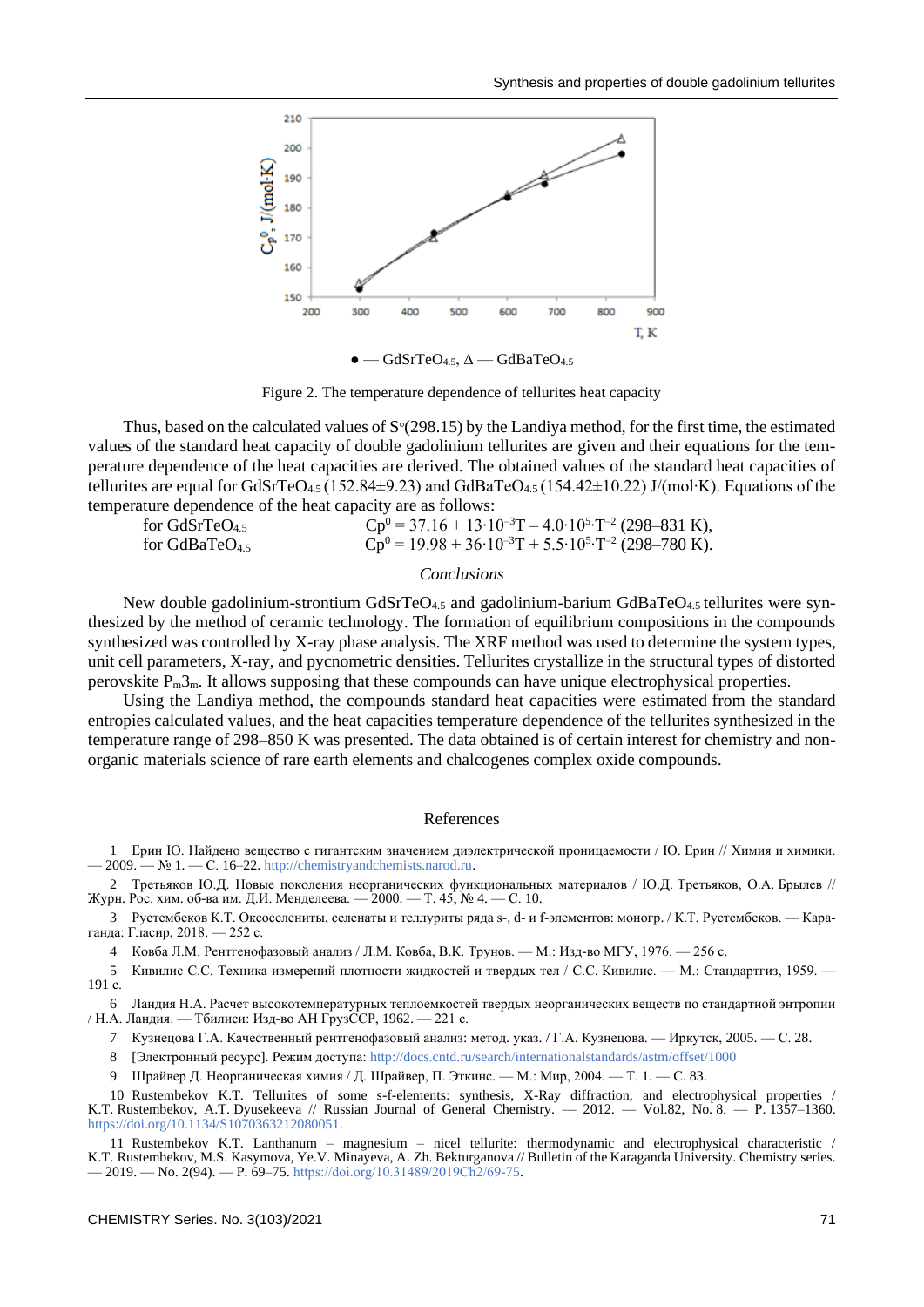12 Rustembekov K.T. Thermodynamic and Electrophysical Properties of La2SrNiTeO<sup>7</sup> / K.T. Rustembekov, B.K. Kasenov, A. Zh. Bekturganova, M.S. Kasymova // Russian Journal of Physical chemistry A. — 2019. — Vol. 9. — P. 1657–1661. [https://doi.org/10.1134 / S003602441909020.](https://doi.org/10.1134%20/%20S003602441909020)

13 Кумок В.Н. Прямые и обратные задачи химической термодинамики / В.Н. Кумок. — Новосибирск: Наука, 1987. — С. 108.

# А.А. Тойбек, К.Т. Рустембеков, Д.А. Кайкенов, М.Стоев **Гадолиний қос теллуриттерінің синтезі және қасиеттері**

Алғаш рет қатты фазалық әдіспен GdM<sup>II</sup>TeO<sub>45</sub> (M<sup>II</sup> — Sr, Ba) құрамды гадолинийдің қос теллуриттері синтезделді. Үлгілердің қатты фазалық синтезі алдын-ала күйдірілген гадолиний (III) және теллур (IV) оксидтері, стронций және барий карбонаттарынан стандартты керамикалық технология бойынша іске асырылды. Синтез 800–1100 °С температура аралығында жүргізілді. Алынған үлгілер рентгенфазалық анализ әдісімен зерттелді. Рентгенфазалық анализ Empyrean қондырғысында жүргізілді. Дифракциялық максимумдардың қарқындылығы жүз балдық шкаламен бағаланды. Зерттелетін гадолиний жерсілтілік металдары теллуриттерінің ұнтақтарының рентгенограммаларын индицирлеу гомология әдісімен жүргізілді. Рентгенограммаларды индицирлеу нәтижелерінің дұрыстығын және дәлдігін жазықтықаралық қашықтықтың (d) тәжірибелік және есептелген мәндері мен рентгендік және пикнометрлік тығыздықтарының мәндерінің сәйкестігі дәлелдейді. GdSrTeO4,5 және GdBaTeO4,5 қосылыстары моноклинді сингонияда кристалданатыны және келесідей элементарлық ұяшық параметрлері табылды: GdSrTeO4,5 — а = 12,7610, b = 10,4289, c = 8,6235 Å, V° = 1141,83 Å $^3, \beta$  = 95,77°,  $Z = 5$ ,  $\rho_{\text{pert.}} = 3.22$ ,  $\rho_{\text{nnkH}} = (3.10 \pm 0.09)$  r/cm<sup>3</sup>; GdBaTeO<sub>4.5</sub> — a = 15,7272, b = 15,8351, c = 7,1393 Å,  $V^{\circ} = 1769,72 \text{ Å}^3$ , β = 95,53°, Z = 8, ρ<sub>рент.</sub> = 3,71, ρ<sub>пикн</sub>. = (3,61±10) г/см<sup>3</sup>. Ландия әдісімен есептелген стандартты энтропия мәндерінен қосылыстардың стандартты жылу сыйымдылықтары табылды және<br>298-850 К температура аралығында синтезделген гадолиний теллуриттерінің жылу синтезделген гадолиний теллуриттерінің жылу сыйымдылықтарының температуралық тәуелділіктері анықталды.

*Кілт сөздер:* гадолиний қос теллуриттері, рентгенфазалық анализ, сингония, тор параметрлері, жылу сыйымдылық.

## А.А. Тойбек, К.Т. Рустембеков, Д.А. Кайкенов, М. Стоев

## **Синтез и свойства двойных теллуритов гадолиния**

Твердофазным методом впервые синтезированы двойные теллуриты гадолиния состава  $GdM<sup>H</sup>TeO<sub>4.5</sub>$  $(M^{II} - Sr, Ba)$ . Твердофазный синтез образцов был осуществлен по стандартной керамической технологии из предварительно прокаленных оксидов гадолиния (III) и теллура (IV), карбонатов стронция и бария. Синтез проводился в температурном интервале 800–1100 °С. Полученные образцы были аттестованы методом рентгенофазового анализа. Рентгенофазовый анализ проведен на приборе *Empyrean*. Интенсивность дифракционных максимумов оценивалась по стобалльной шкале. Индицирование рентгенограмм порошка исследуемых теллуритов гадолиния — щелочноземельных металлов проводили методом гомологии. Достоверность и корректность результатов индицирования рентгенограмм подтверждаются хорошим соответствием экспериментальных и расчетных значений межплоскостных расстояний (d) и согласованностью величин рентгеновской и пикнометрической плотностей. Установлено, что соединения GdSrTeO4,5 и GdBaTeO4,5 кристаллизуются в моноклинной сингонии и имеют параметры элементарных ячеек: GdSrTeO<sub>4,5</sub> — а = 12,7610, b = 10,4289, c = 8,6235 Å, V° = 1141,83 Å<sup>3</sup>, β = 95,77°,  $Z = 5$ ,  $\rho_{\text{pert.}} = 3,22$ ,  $\rho_{\text{nnkH.}} = (3,10\pm0,09)$  r/cm<sup>3</sup>; GdBaTeO<sub>4,5</sub> — a = 15,7272, b = 15,8351, c = 7,1393 Å,  $V^{\circ} = 1769,72$   $\AA^{3}$ ,  $\beta = 95,53^{\circ}$ ,  $Z = 8$ ,  $\rho_{\text{perr}} = 3,71$ ,  $\rho_{\text{nu}} = (3,61 \pm 0,10)$  г/см<sup>3</sup>. Методом Ландия из вычисленных значений стандартных энтропий рассчитаны стандартные теплоемкости соединений, определены температурные зависимости теплоемкостей синтезированных теллуритов гадолиния в интервале температур 298–850 К.

*Ключевые слова:* двойные теллуриты гадолиния, рентгенoфазовый анализ, сингония, параметры решетки, теплоемкость.

#### References

1 Yerin, Y. (2009). Naideno veshchestvo s gigantskim znacheniem dielektricheskoi pronitsaemosti [Found a substance with a giant value of the dielectric constant]. *Khimiia i khimiki — Chemistry and chemists, 1*, 16–22[. http://chemistryandchemists.narod.ru](http://chemistryandchemists.narod.ru/) [in Russian].